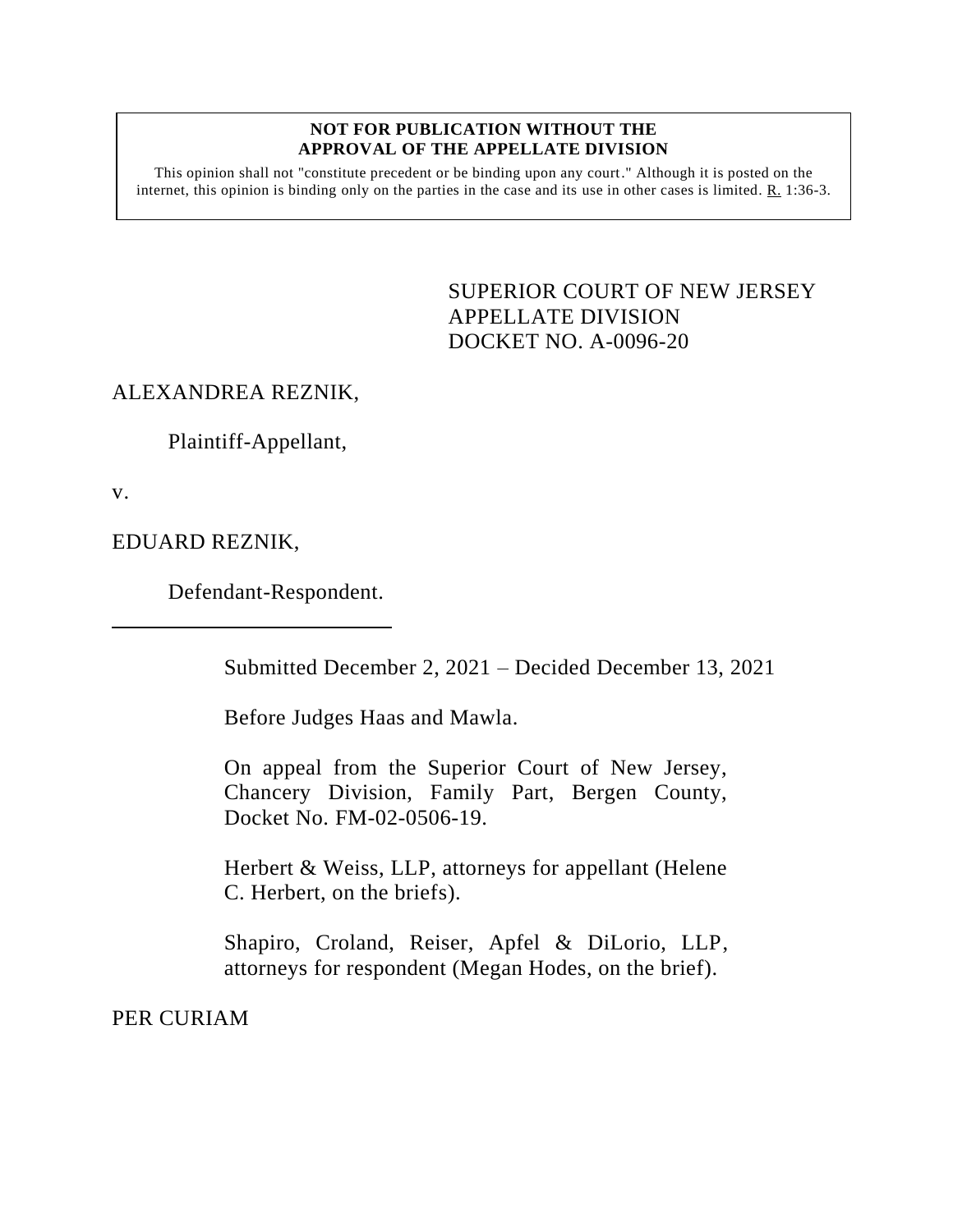Plaintiff Alexandrea Reznik appeals from a May 14, 2020 order granting defendant Eduard Reznik's motion enforcing the parties' Marital Settlement Agreement (MSA). She also challenges a July 27, 2020 order denying her motion for reconsideration. We affirm in part and remand in part.

In August 2019, the parties signed the MSA, which required plaintiff to pay defendant \$8,000 for his one-half interest in their vehicle, and \$6,000 for funds she withdrew pendente lite from the parties' bank account. The MSA also memorialized the fact defendant incurred a \$4,243 increased tax liability as a result of plaintiff filing a separate tax return and required plaintiff to execute a joint 2018 tax return. Once the parties filed the joint return, defendant would indemnify plaintiff against any tax liability.

The MSA addressed support for the parties' child but did not contain their incomes or the amount because they were unable agree on those points. However, the MSA stated: the parties would utilize the child support guidelines to calculate support; acknowledged the child would be enrolled in fulltime daycare at a cost of \$1,499 per month; that a work-related childcare figure of \$18,000 per year would be included in the guideline calculation; and that child support would be modified once defendant began exercising overnight parenting time. It also stated defendant would resume paying child support on September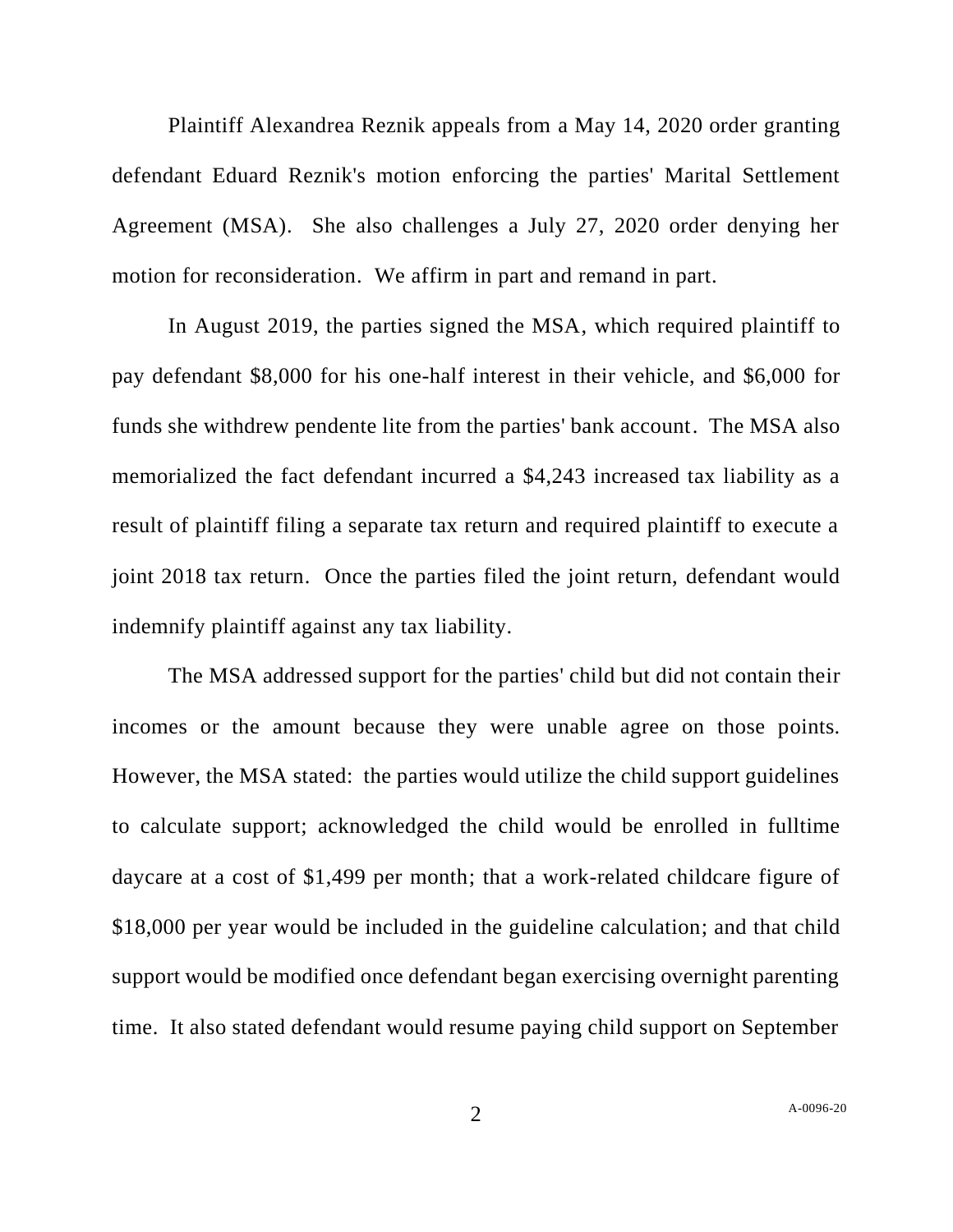1, 2019, because child support prior to that date was offset by plaintiff's \$14,000 debt to defendant.

The MSA also addressed counsel fees and noted plaintiff owed defendant \$527 associated with fees incurred when neither plaintiff nor her counsel appeared for an intensive settlement conference. The parties also agreed if either of them had to file a motion to enforce the MSA, the defaulting party would pay the prevailing party's counsel fees.

In October 2019, the parties entered a consent order granting defendant one overnight of parenting time per week at his New York City residence until November 20, 2019. The parties agreed parenting time would increase to two overnights per week thereafter.

In March 2020, defendant filed a motion to establish a parenting schedule, including allocating driving responsibility between the parties, and set child support. The motion also sought enforcement of the MSA, by requiring plaintiff to pay him \$4,243 for failing to amend her 2018 tax return and pay the \$527 in past due counsel fees. Defendant also sought fees for the motion.

Plaintiff cross-moved for enforcement, arguing defendant failed to contribute to the daycare expenses. Her certification attached a daycare statement showing a cost of \$346 per week, less an employee discount of \$51.90.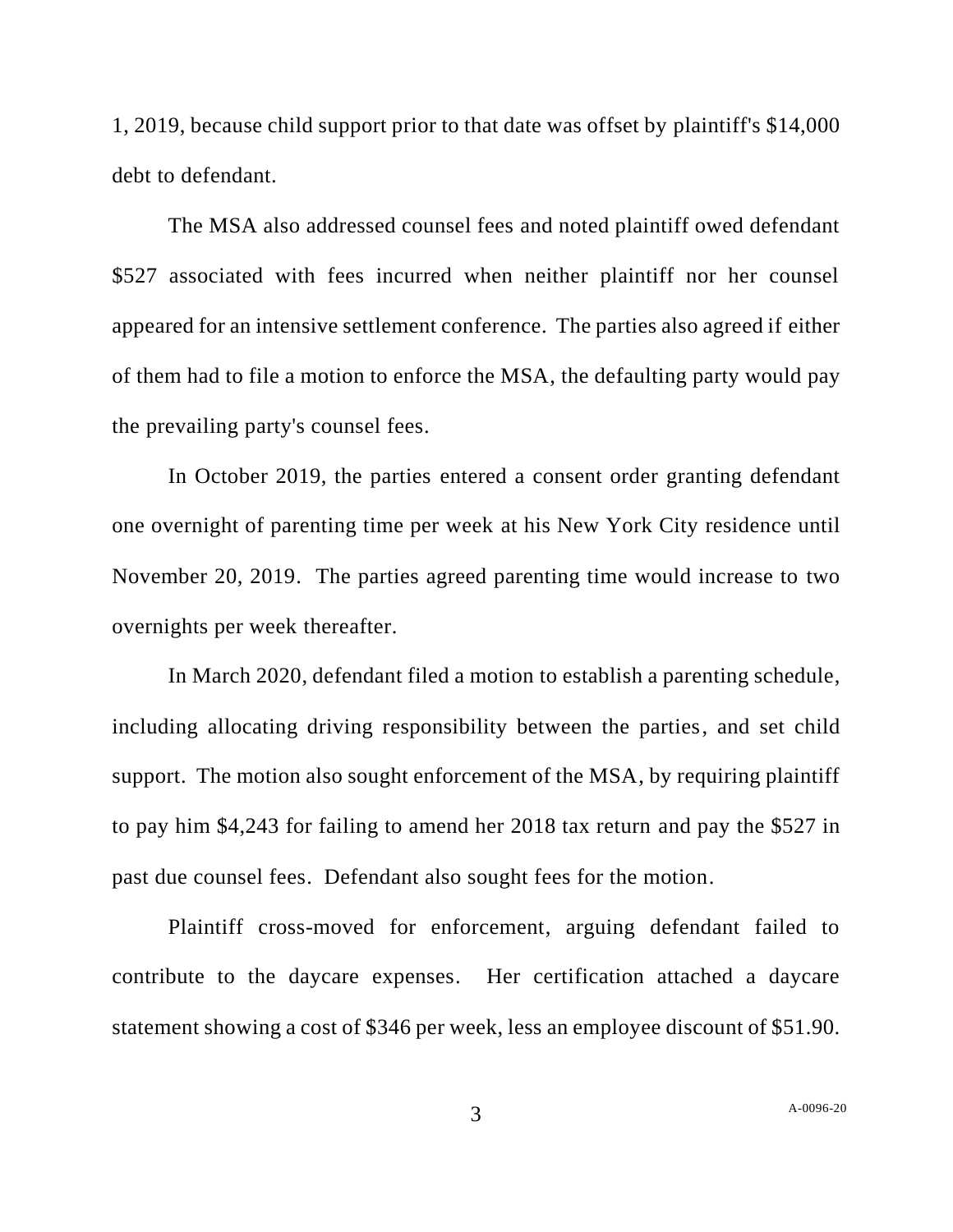She also requested the parties communicate through Our Family Wizard (OFW), recalculate child support retroactive to September 1, 2019, and make it payable through probation.

In her opposition, plaintiff claimed she "offered to pay [defendant] what [she] could and he flat out refused." She also claimed she was financially unable to pay the \$527 owed in counsel fees but could afford to pay twenty-five dollars per month. Regarding the 2018 tax return, she claimed she amended her tax return, returned her refund, signed the second amended tax return, and sent it to her attorney. Plaintiff argued she should not have to bear the financial burden of driving to New York City because it was defendant's choice to move.

Defendant's reply certification noted the parties' agreement to offset his child support obligation by the debt plaintiff owed him. In opposition to the cross-motion, he argued the request to use OFW should be denied because the parties could not afford it. Defendant's counsel filed a certification of services noting the fees associated with the motion totaled \$8,987.50.

At oral argument, plaintiff's counsel conceded plaintiff still owed \$527 in counsel fees to defendant. Counsel also conceded child support was to be offset by funds plaintiff owed defendant, and that plaintiff had not paid the debt. The judge adjourned the case to afford the parties an opportunity to settle but they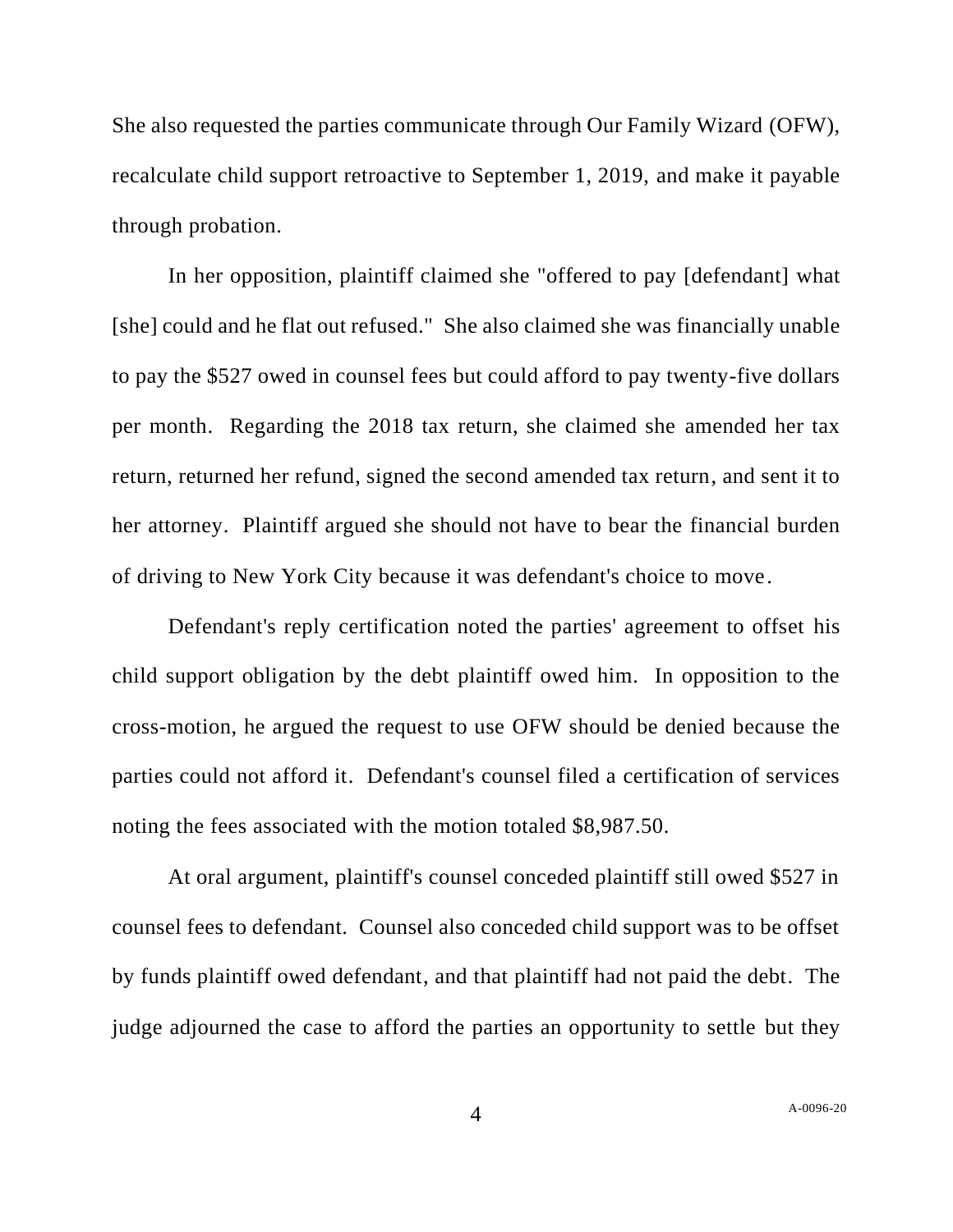could not resolve the parenting time and transportation, the income and daycare expense to calculate child support, and the tax liability.

The matter was re-argued. Plaintiff's counsel asserted her client amended her tax return and signed the joint return, which plaintiff forwarded to her former counsel, but the attorney did not forward the return to defendant's counsel. Defendant's counsel argued she also emailed the amended returns to plaintiff's current counsel, but plaintiff's counsel maintained she never received the email. Defendant's counsel pointed out plaintiff had ten months to provide defendant with her amended return, failed to do so, and should pay the tax liability incurred as a result. After oral argument, the motion judge requested defendant's counsel forward the email between counsel regarding the tax return. Plaintiff's counsel objected because the email contained settlement discussions. The judge stated he would not look at the settlement proposals and only focus on the tax returns.

On May 14, 2020, the judge entered an order adjudicating custody and parenting time. He ordered plaintiff to transport the child to and from defendant's New York residence one weekend per month and ordered the parties to meet at a mutually agreeable location in Fort Lee to exchange the child for the following two consecutive weekends of defendant's parenting time.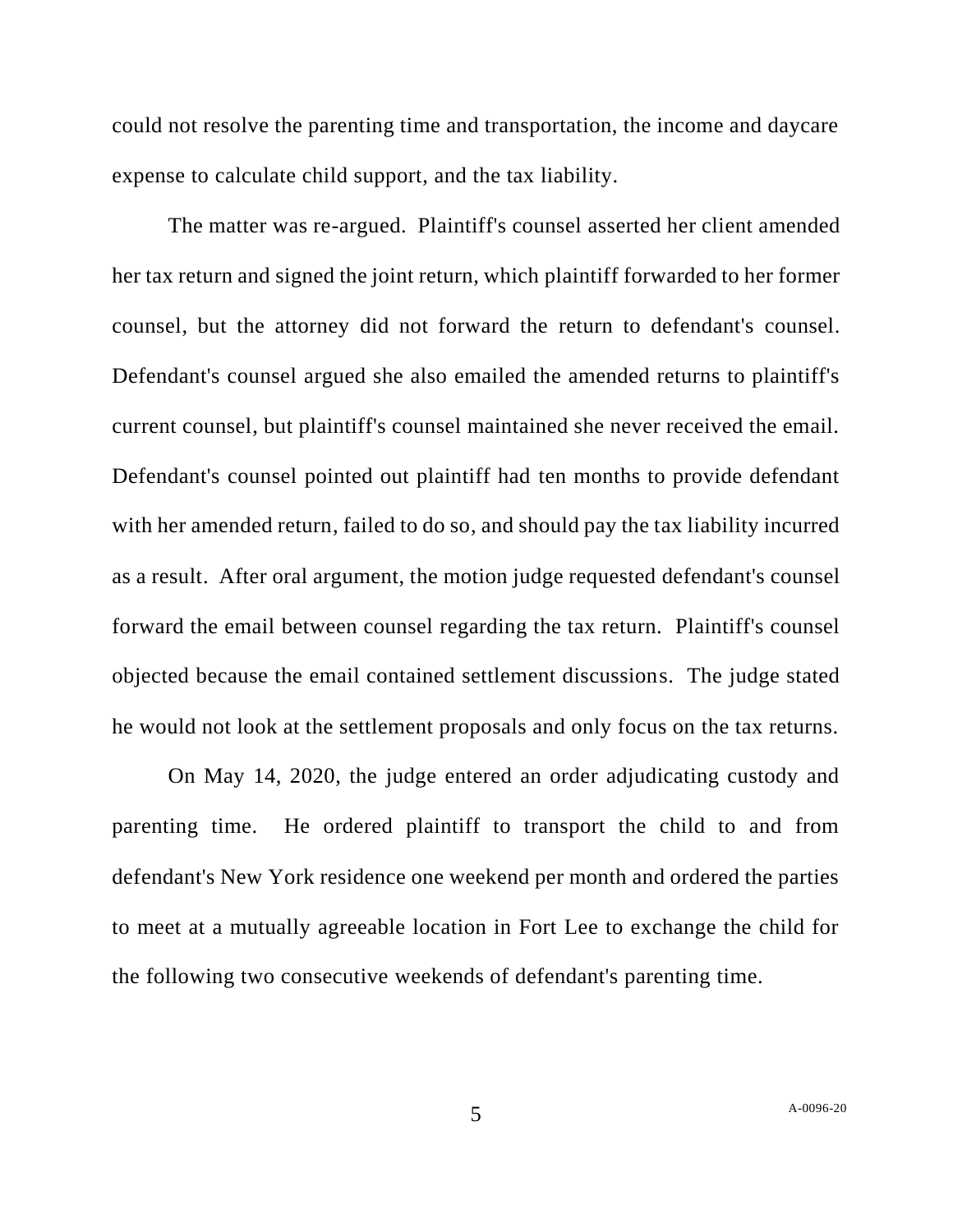The judge ordered defendant to pay \$206 per week in child support pursuant to the guidelines effective June 1, 2020. Based on the evidence submitted, the judge concluded the parties had an equal earning capacity of \$40,000 per year. The judge found the evidence did not support the \$18,000 figure for work-related childcare set forth in the MSA, and the amount was "significantly less as plaintiff receives an employee discount for the childcare." The judge also noted the childcare expense would be less because "defendant will be exercising holiday and summer parenting time with the child . . . . "

The judge found plaintiff in violation of the MSA because she failed to pay defendant the \$14,000 and the \$527 in counsel fees. He also found plaintiff owed defendant \$4,243 because she caused his tax liability to increase by failing to amend her tax returns as required by the MSA. The judge offset plaintiff's debt against the child support obligation from June 1, 2019, through May 31, 2020, leaving plaintiff a balance of \$7,234, which he ordered plaintiff to pay at a rate of \$275 per month beginning June 1, 2020.

The judge awarded defendant counsel fees. Analyzing the Rule 5:3-5(c) factors, he found the parties' financial circumstances and ability to pay were "on par with each other." He further found while plaintiff violated the terms of the MSA, both parties had reasonable arguments in contesting parenting time, which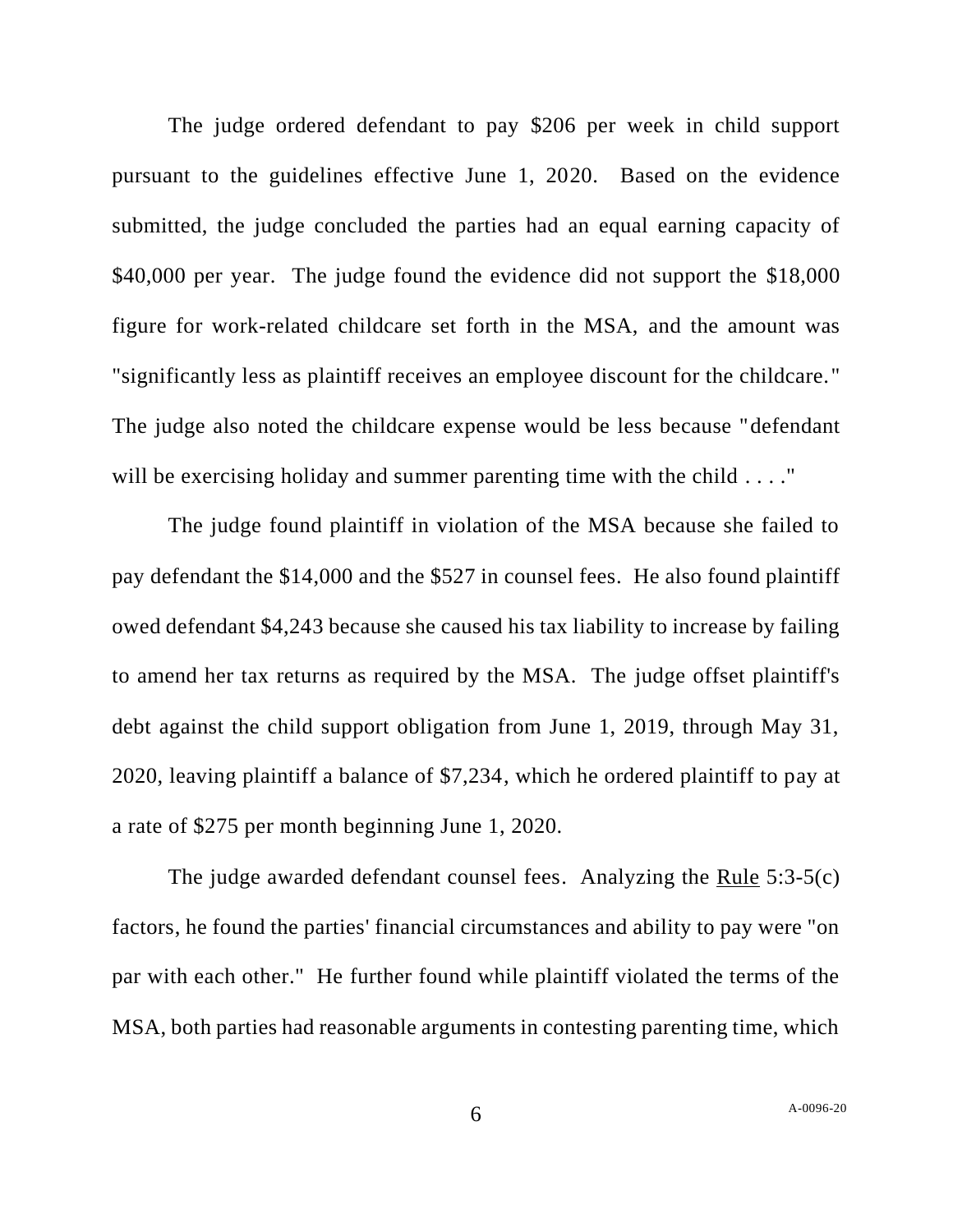required the court's intervention. However, he concluded "[o]n balance . . . it is reasonable, equitable, and just that defendant shall be entitled to an attorney fee award of \$2,750[]."

Plaintiff moved for reconsideration. She argued the judge should not have found her in violation of the MSA. She repeated her arguments regarding the parenting time issues and asserted the child support calculation was wrong because the court should have required an updated Case Information Statement (CIS) from defendant because his total income was unknown. She argued the judge was required to use the agreed upon \$18,000 figure for daycare costs in the child support calculation. She asserted child support should have been retroactive to September 1, 2019, and payable through probation.

Plaintiff argued she did not have the financial ability to pay defendant counsel fees or \$275 per month. She asserted she should not have to pay his tax liability because the parties had three years to file an amended return. She claimed the judge should not have considered counsel's email regarding the tax filing because they contained settlement discussions.

Defendant opposed plaintiff's motion and provided the court with an updated CIS showing his sole source of income was a \$40,154 stipend. He also provided an investment account statement showing a balance of \$0.72.

7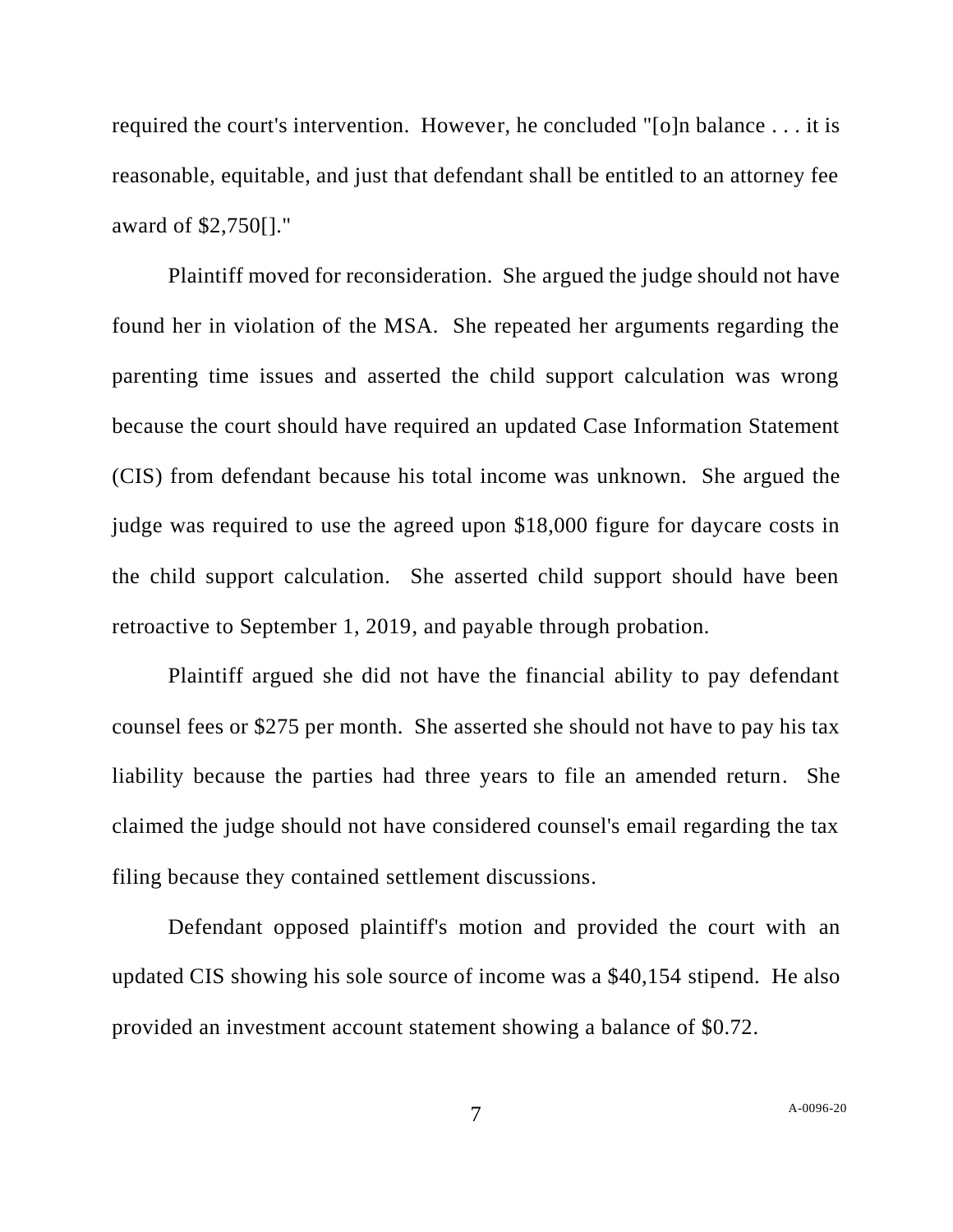At oral argument, plaintiff's counsel advised plaintiff arranged to pay the \$527 outstanding counsel fees and signed the amended joint returns. Counsel argued the payment of child support through probation and utilizing OFW were not addressed in the prior proceedings. In response, defendant's counsel argued OFW was an unnecessary expense and would be another communication method for plaintiff to ignore. Counsel argued there was good cause to continue direct child support payments because defendant had not missed any payments.

The judge denied the motion concluding plaintiff had not met her burden of proof to warrant reconsideration. The judge found OFW was unnecessary because it was an additional expense the parties could not bear on a limited income. He also concluded there was good cause to permit child support payments outside of probation.

On appeal, plaintiff challenges the child support award arguing defendant did not disclose all sources of his income and assets and the judge ignored the childcare expense figure in the MSA. She asserts the judge also ignored the MSA's terms regarding the tax liability by assigning the liability to her and improperly considered an email containing the parties' settlement discussions. Citing Acorn v. Fair,<sup>1</sup> she argues the judge lacked good cause to deny her request

<sup>&</sup>lt;sup>1</sup> 208 N.J. Super. 521 (App. Div. 1986).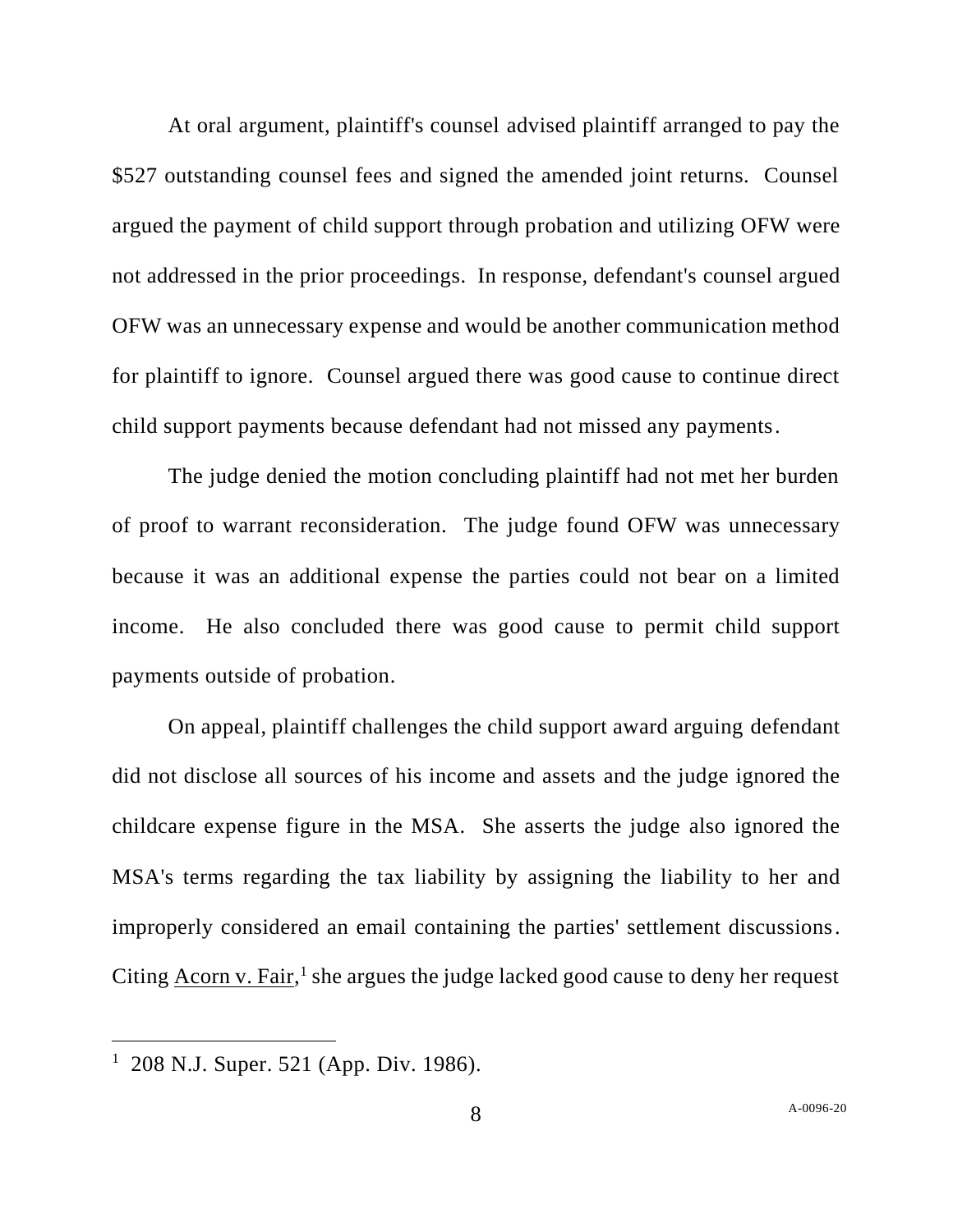for payment through probation. She also argues the judge improperly offset defendant's obligation by not awarding child support retroactively. She contends the failure to order the use of OFW, require defendant to contribute to the transportation for all his parenting time, and the counsel fee award constituted an abuse of discretion.

### I.

"We review the Family Part judge's findings in accordance with a deferential standard of review, recognizing the court's 'special jurisdiction and expertise in family matters.'" Thieme v. Aucoin-Thieme, 227 N.J. 269, 282-83 (2016) (quoting Cesare v. Cesare, 154 N.J. 394, 413 (1998)). We interfere "[o]nly when the trial court's conclusions are so 'clearly mistaken' or 'wide of the mark'" to "ensure that there is not a denial of justice." N.J. Div. of Youth & Fam. Servs. v. E.P., 196 N.J. 88, 104 (2008) (quoting N.J. Div. of Youth & Fam. Servs. v. G.L., 191 N.J. 596, 605 (2007)). Likewise, we review the denial of a motion for reconsideration for an abuse of discretion. Cummings v. Bahr, 295 N.J. Super. 374, 389 (App. Div. 1996). However, "we owe no deference to the [trial] judge's decision on an issue of law or the legal consequences that flow from established facts." Dever v. Howell, 456 N.J. Super. 300, 309 (App. Div.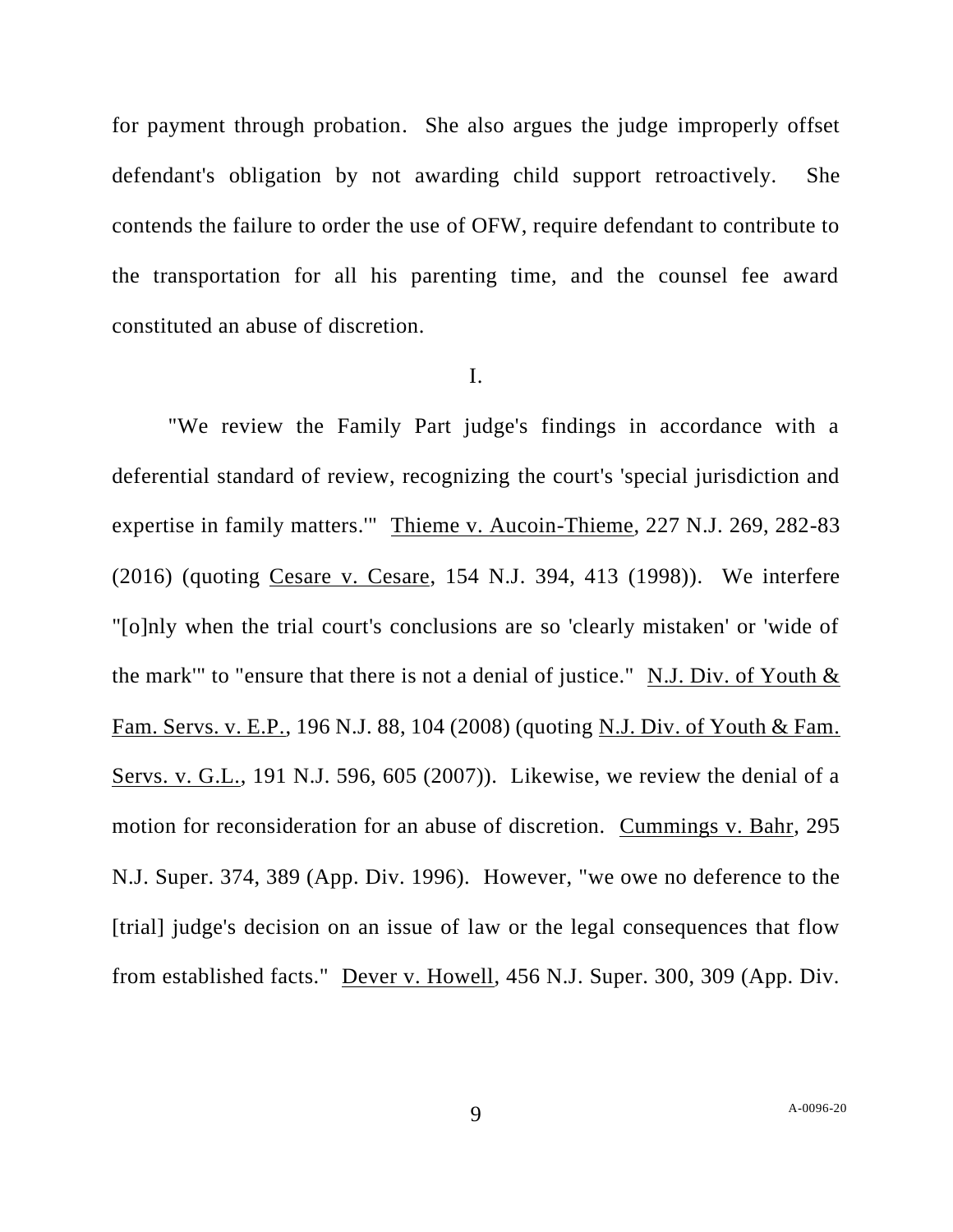2018) (citing Manalapan Realty, L.P. v. Twp. Comm. of Manalapan, 140 N.J. 366, 378 (1995)).

### II.

We reject plaintiff's arguments challenging the calculation and payment of child support and affirm substantially for the reasons expressed by the motion judge. We add the following comments.

"The trial court has substantial discretion in making a child support award." Foust v. Glaser, 340 N.J. Super. 312, 315 (App. Div. 2001) (citing Pascale v. Pascale, 140 N.J. 583, 594 (1995)). "If consistent with the law, such an award will not be disturbed unless it is manifestly unreasonable, arbitrary, or clearly contrary to reason or to other evidence, or the result of whim or caprice." Id. at 315-16 (quoting Raynor v. Raynor, 319 N.J. Super. 591, 605 (App. Div. 1999)) (internal quotations omitted).

Having thoroughly reviewed the record, we are convinced it does not support plaintiff's claim child support was calculated without full financial disclosures. The judge had the parties' income information, tax returns, bank and investment account statements, and defendant's CIS. Furthermore, the income utilized for the guideline calculation was derived from plaintiff's paystub and confirmed by her attorney, and defendant's income was based on the stipend,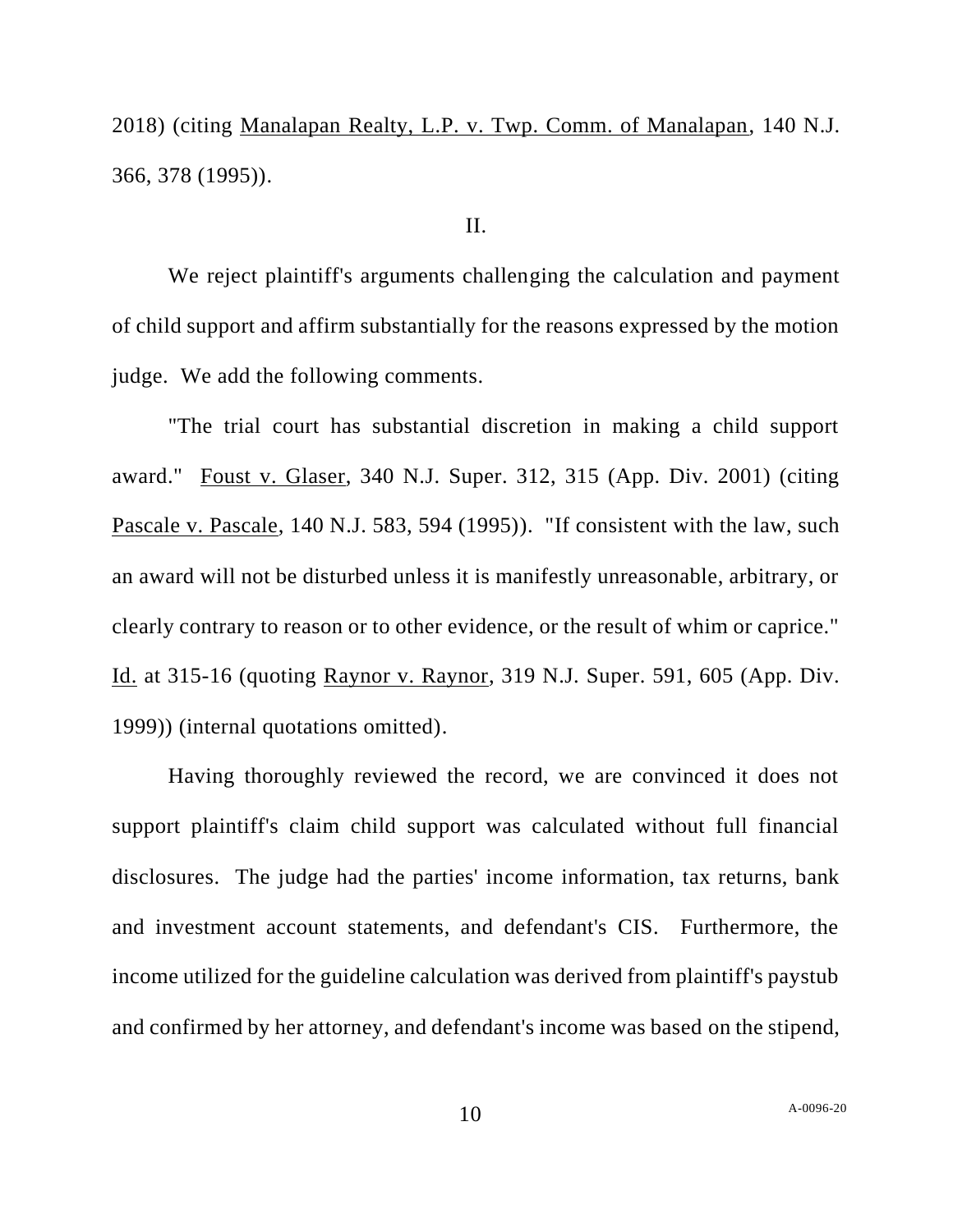his sole source of income. Plaintiff has not pointed us to any evidence defendant either withheld or misrepresented.

The judge did not err in eschewing the daycare expense in the MSA and utilizing the actual daycare expense incurred. The guidelines state: "The net cost (after tax credits) of work-related child care should be added to the basic obligation if incurred." Child Support Guidelines, Pressler & Verniero, Current N.J. Court Rules, Appendix IX-A to R. 5:6A, [www.gann.law.com](http://www.gann.law.com/) (2021) (emphasis added). This argument lacks merit. R.  $2:11-3(e)(1)(E)$ .

We reject plaintiff's argument the judge erred by adding her outstanding obligations to the offset against child support, resulting in child support becoming payable on June 1, 2020, as opposed to the September 1, 2019 start date in the MSA. Contrary to plaintiff's arguments, the offset was permissible because the parties agreed to it in the MSA. Given plaintiff's failure to pay defendant the sums owed and timely file the joint returns, thereby causing a liability, the judge's addition of these amounts to the child support offset was not an abuse of discretion. See In re Rogiers, 396 N.J. Super. 317, 327 (App. Div. 2007) (holding enforcement and collection of support arrears is left to the sound discretion of the court).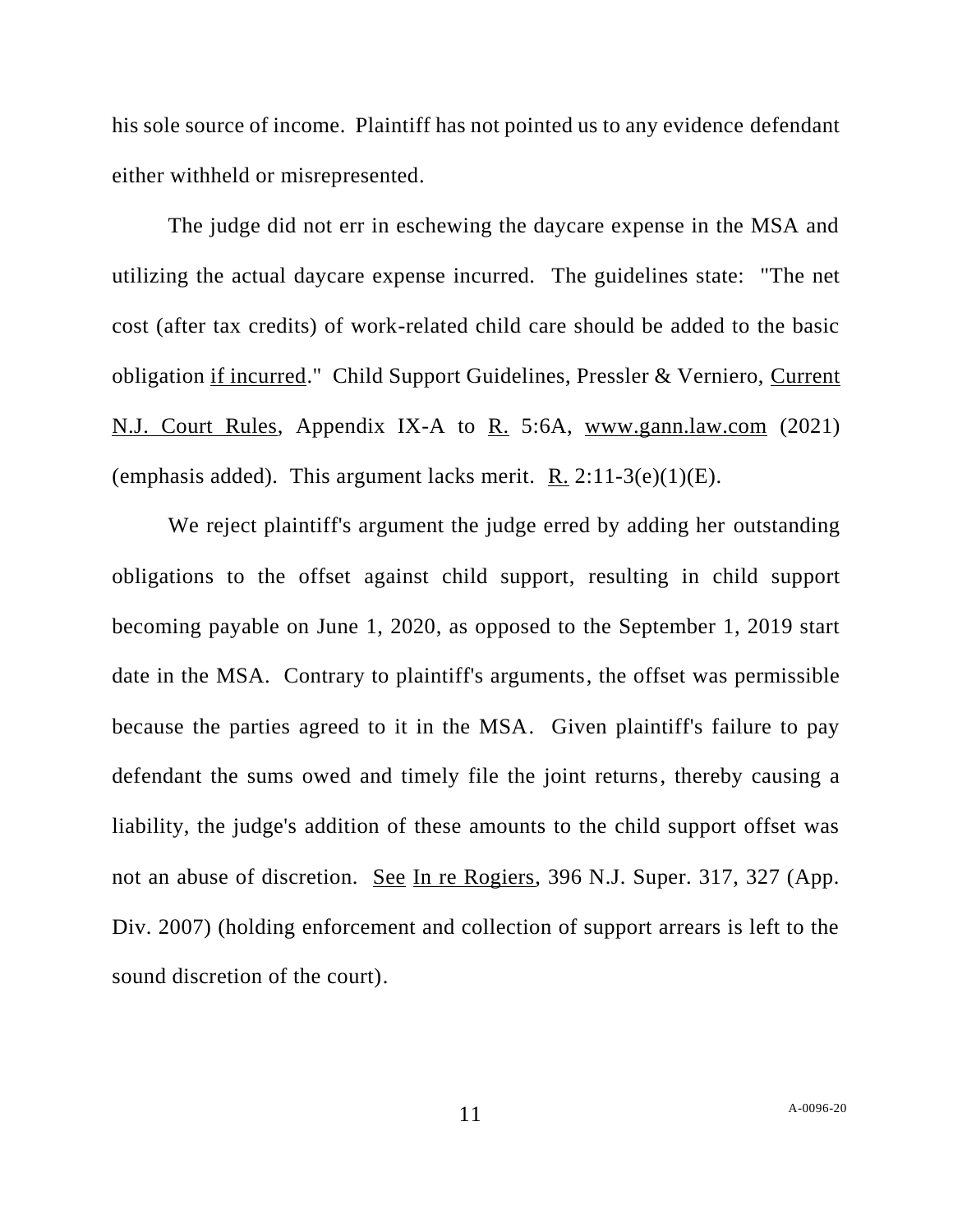Plaintiff's reliance on Acorn is misplaced. There, the defendant sought to compel the plaintiff to make child support payments through probation pursuant to Rule 5:7-4. 208 N.J. Super. at 523. The Rule provides "child support payments not presently administered by the Probation Division shall be so made on application of either party to the court unless the other party, on application to the court, shows good cause to the contrary." R. 5:7-4. We were persuaded by the defendant's argument that the plaintiff's compliance with the support order was not good cause to deny payment through probation. Id. at 523. We held the Rule "intend[ed] that all . . . support payments be made through the probation office upon the payee's request unless exceptional circumstances exist, beyond the fact that the payor has substantially complied with the obligation, which would justify direct payment to the payee." Id. at 524.

Here, although the judge noted he was denying payment through probation because defendant had a history of timely child support payments, he also noted "there is a cross-payment that the plaintiff must make to defendant until she satisfies her obligation . . . ." The facts differ from Acorn, which did not include previously agreed upon and court-ordered offsets against child support. For these reasons, we discern no abuse of discretion in the good cause finding.